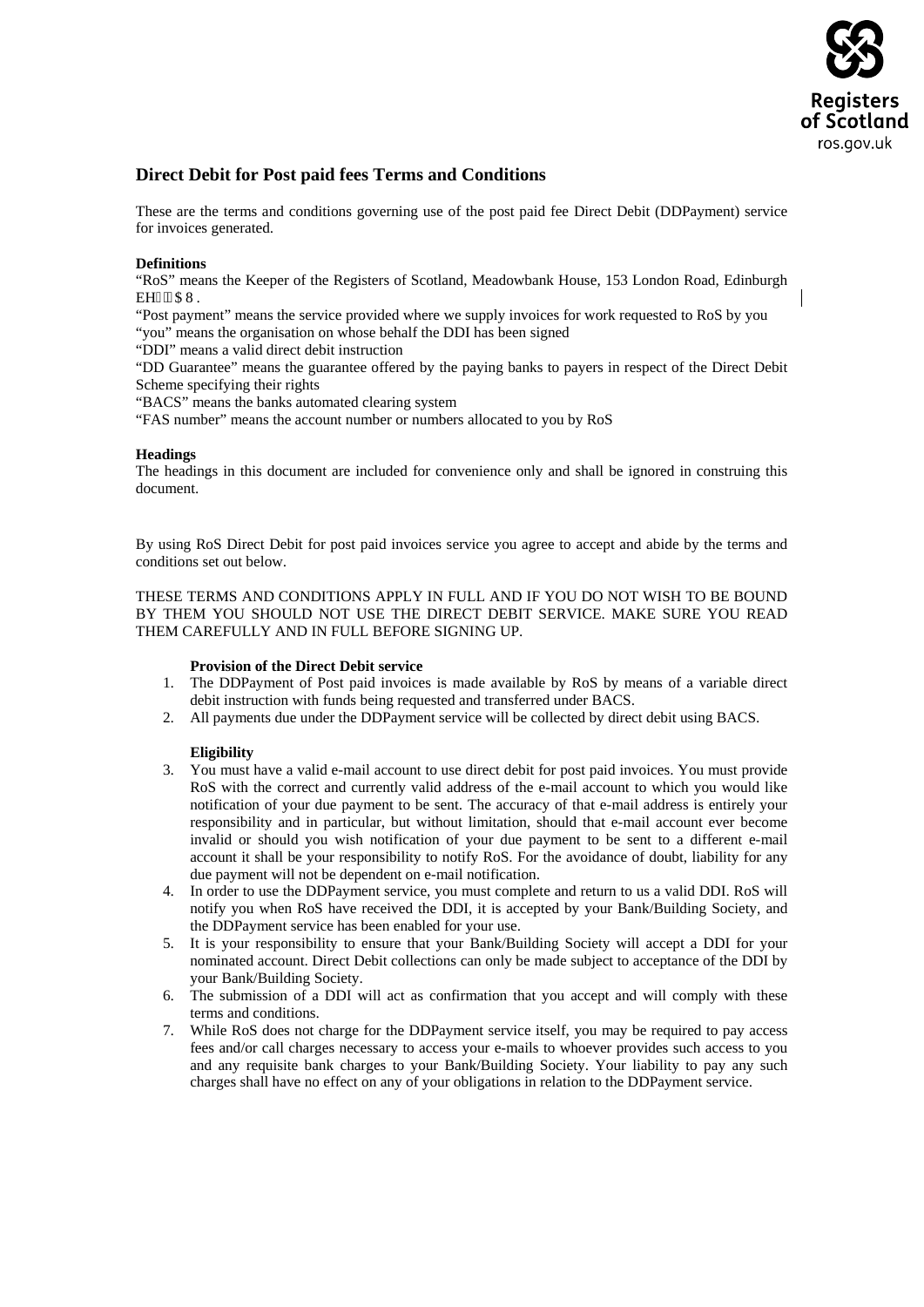### **Notification of Direct Debit Amounts**

- 8. The DDPayment service notification will be sent to you by e-mail itemising the invoices, date, value and the total of the fees due by you. At the same time, or as soon as practicable thereafter a BACS request will be sent to your nominated Bank/Building Society account under the DDI for payment to RoS of the sums calculated in accordance with the said notification. You agree to the reduction of the minimum period of notice required under the direct debit scheme to nil.
- 9. You shall remain fully responsible and liable to pay any due payments of which notification has been sent to the e-mail address you have specified regardless of whether or not you access that email account and read the relevant e-mail, are disconnected from your e-mail account or for any other reason fail to read the relevant notification.

# **Direct Debit dates**

- 10. Post payment Direct Debits will be requested twice monthly; on the  $15<sup>th</sup>$  and last day of the month, or the nearest working day, for invoices generated in the period up to 14 days prior to the Direct Debit request. This is to allow for any enquiries to be resolved prior to payment so that the DD is for the correct amount.
- 11. You must ensure that there are sufficient cleared funds available in your nominated account to pay the due payment on the collection day. If for any reason you are aware that the Direct Debit collection will fail, you should notify RoS immediately and use an alternative method to make payment forthwith.
- 12. When an invoice generated under the DDPayment system is disputed, payment will not be requested for that invoice until the dispute has been resolved. If a dispute has been noted after a payment has already been requested a refund will be issued for that payment as necessary if required.

# **Returned Payment**

13. Where a payment is refused by your bank or building society, RoS will notify you in writing by | email. You will have seven working days to respond with an alternative method of payment. Failure to respond within the seven day period will result in Para 23 being applied.

### **Change of Bank Account**

14. Should you wish to change the bank account being used for DD Payment, a new DD Instruction must be completed and signed by the account holder. It is also advisable to cancel the Direct Debit with your bank on the existing account. Alternatively if you are closing the bank account being used for Direct Debit and transferring to a new account, you can request that the new bank informs us of the changes.

You must inform RoS of any changes to your bank account either directly by sending in a new DD Instruction or via the banking system, at least 10 days before the next installment date to allow the change to be effective.

#### **Cancellation**

15. The DDI is subject to the Direct Debit Guarantee operated by all Banks and Building Societies which take part in the Direct Debit Scheme. The DDI can be cancelled at any time. To do this you simply write to your Bank or Building Society cancelling the instruction, we advise that you also send a copy of the cancellation letter to RoS. For the avoidance of doubt, cancellation of the DDI will not affect your liability for any payment due to RoS by you.

### **Discontinuance of Direct Debit service**

- 16 RoS cannot guarantee uninterrupted and/or reliable access to the DDPayment service and makes no guarantees whatsoever as to its operation, availability, functionality, that it will be free of error or disruption or otherwise. RoS will provide notice to you regarding permanent discontinuance of service where the circumstances reasonably allow. RoS may prevent you from using the service immediately without notice if you breach any of these terms and conditions.
- 17 If the DDPayment service and DDI remains unused for a period of 12 months or for any period subsequently chosen at the discretion of RoS, RoS reserves the right to reject this as a method of payment of fees and require payment by an alternative means.